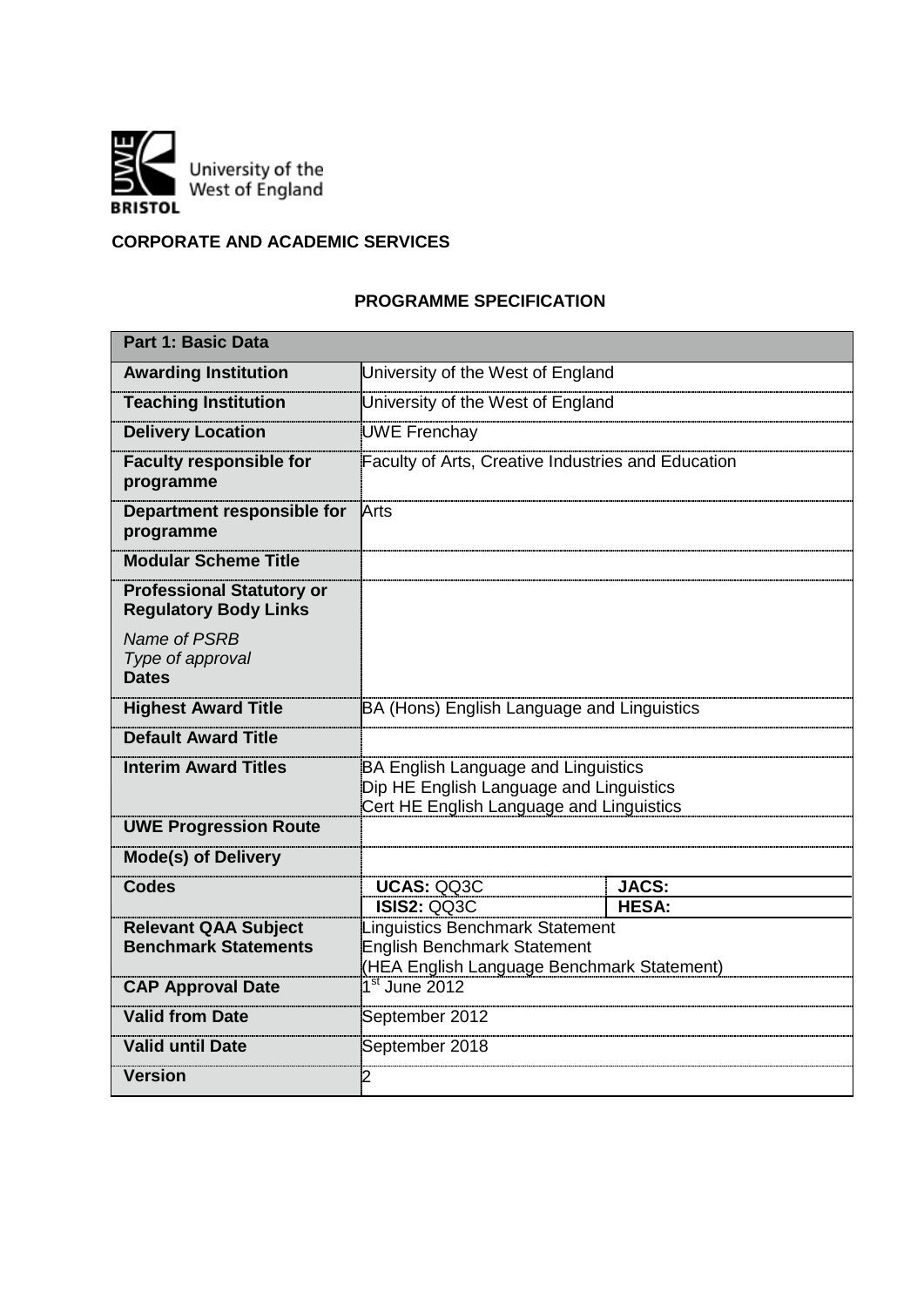## **Part 2: Educational Aims of the Programme**

## **English Language: Educational aims of the programme**

To equip students with knowledge and understanding of:

- the English language in its own right, including varieties across the globe and all its forms, spoken, written and signed (explicit knowledge of language: defining principle of Linguistics benchmark statement). Here, levels of analysis within the field of Linguistics are drawn upon in order to deepen understanding of the language, in particular relating to the grammar of English, pronunciation, semantics, pragmatics and discourse;
- the English language as a gateway to related thematic studies such as the history of the English language, world Englishes and intercultural communication (intercultural awareness and understanding: defining principle of Linguistics benchmark statement);
- the relevance in this context of teaching English to speakers of other languages and the practical application of principles and methods to the English teaching environment;
- optionally, creative writing and narrative analysis for personal development (English Language benchmark).

In addition, the programme aims to develop:

- appropriate linguistic tools and metalanguage to describe and analyse text, discourse and visual images taking into account form, function and context. The ability to use language creatively and precisely for a range of purposes and audiences and of relevance to identified careers is also developed;
- generic intellectual skills notably those of analysis, synthesis, evaluation and coherent presentation – in self-directed graduates possessing a high degree of literacy and English language awareness;
- key transferable skills emphasising self-motivation and self-reliance, co-operative interpersonal relations, information management, analysis, communication and critique;
- academic and professional research skills such as handling databases, the collation, analysis and re-presentation of data, copyediting, reviewing, presentation skills, designing and conducting interviews and questionnaires, the use of SPSS for statistical analysis, transcription and corpus searches. Included in this are the ethical issues involved in collecting, storing and using participants' data;
- awareness of students' own learning style, personality and values in order to be in a position to identify their own strengths and weaknesses, and as a result possible suitable careers.

## **Linguistics: Educational aims of the programme**

To equip students with knowledge and understanding of:

- language and linguistic behaviour in a broad sense, including the structural, social and psychological aspects of language, in spoken and written form;
- the fact that human language and linguistic behaviour is highly structured and that the nature of these structures can be elucidated by systematic study through a range of theoretical and empirical methodologies (inquiry into language: defining principle of Linguistics benchmark statement);
- basic concepts, modes of analysis and theoretical approaches in several areas of study including phonetics, phonology, morphology, syntax, corpus linguistics and discourse;
- the role of language in society, the way language is acquired and the way it changes.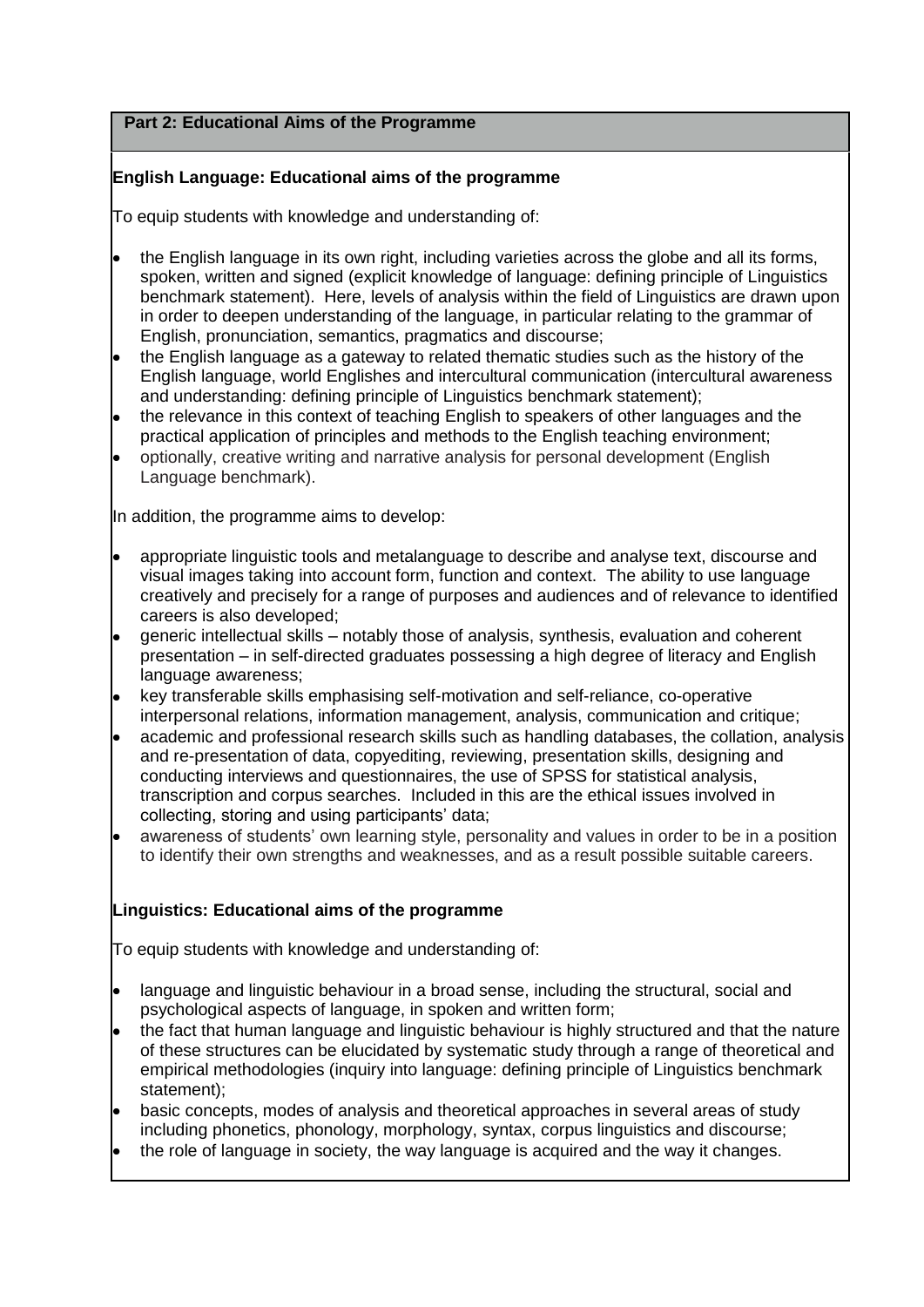## **Part 2: Educational Aims of the Programme**

In addition, the programme aims to develop:

subject-specific skills of relevance to a number of identified careers, such as basic techniques for collecting, transcribing, analysing and storing data; and lucid and critical presentation of theories and reliable data.

| Part 3: Learning Outcomes of the Programme                                                                                                                                    |                                                                                                    |  |  |  |
|-------------------------------------------------------------------------------------------------------------------------------------------------------------------------------|----------------------------------------------------------------------------------------------------|--|--|--|
| The award route provides opportunities for students to develop and demonstrate knowledge<br>and understanding, qualities, skills and other attributes in the following areas: |                                                                                                    |  |  |  |
| <b>Learning Outcomes</b>                                                                                                                                                      | Teaching, Learning and Assessment                                                                  |  |  |  |
|                                                                                                                                                                               | <b>Strategies</b>                                                                                  |  |  |  |
|                                                                                                                                                                               |                                                                                                    |  |  |  |
|                                                                                                                                                                               | A Knowledge and Understanding                                                                      |  |  |  |
| A Knowledge and understanding of:                                                                                                                                             | Teaching/learning methods and strategies:                                                          |  |  |  |
| <b>English Language</b>                                                                                                                                                       | English Language                                                                                   |  |  |  |
| 1. Basic concepts, modes of analyses and                                                                                                                                      | Acquisition of 1 is through the study of Meaning:                                                  |  |  |  |
| theoretical approaches for different levels of<br>analysis: semantics, pragmatics and                                                                                         | Style and Discourse at level one, Visual<br>Discourse and Narrative at level two and Critical      |  |  |  |
| discourse, including narrative and visual.                                                                                                                                    | Discourse Analysis, Gender, (Im)politeness and                                                     |  |  |  |
| How English has been and is currently used<br>2.                                                                                                                              | Power in Language and Creative Writing and                                                         |  |  |  |
| throughout the world and how it changes                                                                                                                                       | the Self at level three.                                                                           |  |  |  |
| under different influences.<br>3.<br>The structure and function of different text                                                                                             | Acquisition of 2 is through the study of English:<br>Past, Present and Future at level one and The |  |  |  |
| types in English.                                                                                                                                                             | Cultural History of English at level three.                                                        |  |  |  |
| 4. What constitutes culture and how it affects                                                                                                                                | Acquisition of 3 is through the study of English:                                                  |  |  |  |
| communication.                                                                                                                                                                | Past, Present and Future and Meaning: Style                                                        |  |  |  |
| The self and other through creative writing<br>5.                                                                                                                             | and Discourse at level one.                                                                        |  |  |  |
| and analysis of narratives and visual<br>discourse.                                                                                                                           | Acquisition of 4 is through the study of Visual<br>Discourse and Narrative at level two and        |  |  |  |
| 6.<br>Different approaches to the teaching and                                                                                                                                | Gender, (Im)politeness and Power in Language                                                       |  |  |  |
| learning of English language.                                                                                                                                                 | at level three.                                                                                    |  |  |  |
| Academic and professional research<br>7.                                                                                                                                      | Acquisition of 5 is through the study of Visual                                                    |  |  |  |
| methods to a specific research project and                                                                                                                                    | Discourse and Narrative at level two and                                                           |  |  |  |
| to the workplace.                                                                                                                                                             | Creative Writing and the Self at level three.<br>Acquisition of 6 is through the study of TESOL    |  |  |  |
|                                                                                                                                                                               | at level three.                                                                                    |  |  |  |
|                                                                                                                                                                               | Acquisition of 7 is through the study of                                                           |  |  |  |
|                                                                                                                                                                               | Research: Academic and Professional at level                                                       |  |  |  |
|                                                                                                                                                                               | two and the undertaking of the project at level                                                    |  |  |  |
|                                                                                                                                                                               | three.                                                                                             |  |  |  |
|                                                                                                                                                                               | Throughout, the learner is encouraged to                                                           |  |  |  |
|                                                                                                                                                                               | undertake independent study and to participate                                                     |  |  |  |
|                                                                                                                                                                               | in group or individual projects, assignments and<br>oral presentations in class.                   |  |  |  |
|                                                                                                                                                                               |                                                                                                    |  |  |  |
| Linguistics                                                                                                                                                                   | Linguistics                                                                                        |  |  |  |
| Basic concepts, modes of analyses and                                                                                                                                         | Acquisition of 1 is through the study of Applying                                                  |  |  |  |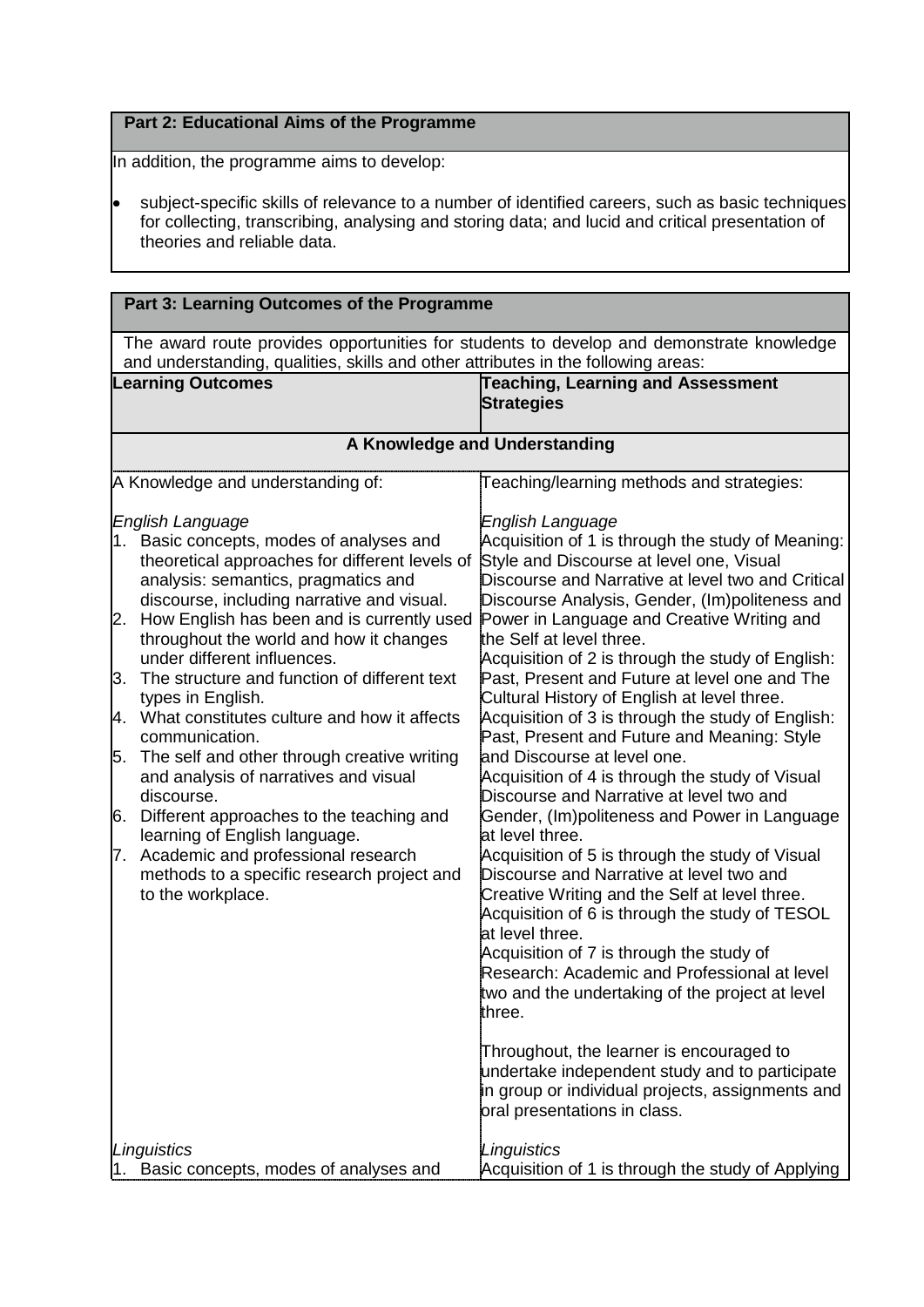| Part 3: Learning Outcomes of the Programme                                                                                                                                                                                                                                                                                                                                                                                                                                                                                                                                                                                                                                                                                        |                                                                                                                                                                                                                                                                                                                                                                                                                                                                                                                                                                                                                                                                                                                                                                                                                                                                                                                                                                                                                                                                                                    |  |  |  |
|-----------------------------------------------------------------------------------------------------------------------------------------------------------------------------------------------------------------------------------------------------------------------------------------------------------------------------------------------------------------------------------------------------------------------------------------------------------------------------------------------------------------------------------------------------------------------------------------------------------------------------------------------------------------------------------------------------------------------------------|----------------------------------------------------------------------------------------------------------------------------------------------------------------------------------------------------------------------------------------------------------------------------------------------------------------------------------------------------------------------------------------------------------------------------------------------------------------------------------------------------------------------------------------------------------------------------------------------------------------------------------------------------------------------------------------------------------------------------------------------------------------------------------------------------------------------------------------------------------------------------------------------------------------------------------------------------------------------------------------------------------------------------------------------------------------------------------------------------|--|--|--|
| theoretical approaches for different levels of Linguistics: Forensic Analysis and<br>analysis: phonetics, phonology, corpus<br>linguistics, discourse, morphology, syntax,<br>semantics and pragmatics.<br>The role of language in society, bilingualism,<br>2.<br>language and gender<br>The way language is acquired and the way it Linguistics: Forensic Analysis and<br>3.<br>changes under different influences.                                                                                                                                                                                                                                                                                                             | Sociolinguistics and Fieldwork at level one,<br>Language and the Mind and Language<br>Acquisition at level two and Language Contact<br>at level three.<br>Acquisition of 2 is through the study of Applying<br>Sociolinguistics and Fieldwork at level one,<br>Language and the Mind and Language<br>Acquisition at level two and Language Contact<br>and Gender, (Im)politeness and Power in<br>Language at level three.<br>Acquisition of 3 is through the study of<br>Language Acquisition at level two and Gender,<br>(Im)politeness and Power in Language at level<br>three.<br>Throughout, the learner is encouraged to<br>undertake independent study and to participate<br>in group or individual projects, assignments, oral<br>presentations in class, and to practise using<br>relevant computer software and web-based<br>exercises, as appropriate for different areas of<br>study.<br>Assessment:<br>Across the programme, the assessment strategy<br>promotes a gradual increase in knowledge and<br>understanding of the field within a supportive<br>and developmental framework. |  |  |  |
|                                                                                                                                                                                                                                                                                                                                                                                                                                                                                                                                                                                                                                                                                                                                   | <b>B Intellectual Skills</b>                                                                                                                                                                                                                                                                                                                                                                                                                                                                                                                                                                                                                                                                                                                                                                                                                                                                                                                                                                                                                                                                       |  |  |  |
| <b>B</b> Intellectual skills:                                                                                                                                                                                                                                                                                                                                                                                                                                                                                                                                                                                                                                                                                                     | Teaching/learning methods and strategies:                                                                                                                                                                                                                                                                                                                                                                                                                                                                                                                                                                                                                                                                                                                                                                                                                                                                                                                                                                                                                                                          |  |  |  |
| <b>English Language</b><br>1. The ability to extract and synthesise key<br>information from the literature and to interpret and understandings developed in written<br>layers of meaning within texts.<br>2. An understanding of issues and problems in<br>the field of TESOL and various fields of<br>Linguistics.<br>3. The ability to engage in analytical and critical<br>thinking and to present ideas within the<br>structured framework of a reasoned<br>argument.<br>4. The ability to plan and carry out a piece of<br>research, either individually or as a member<br>of a group.<br>5. The ability to use IT skills appropriately for<br>retrieving information, analysing data and<br>writing reports or assignments. | English Language<br>Skills outlined in 1/2/3: These skills are practised<br>coursework and oral presentations throughout<br>the degree.<br>Skill 2 is developed through various<br>assessments and also through the project<br>module. Students develop library skills while<br>preparing oral presentations and written<br>assignments.<br>Skill 4 is developed through all level three<br>modules, including the project.<br>Skill 5 is a requirement for all modules.                                                                                                                                                                                                                                                                                                                                                                                                                                                                                                                                                                                                                           |  |  |  |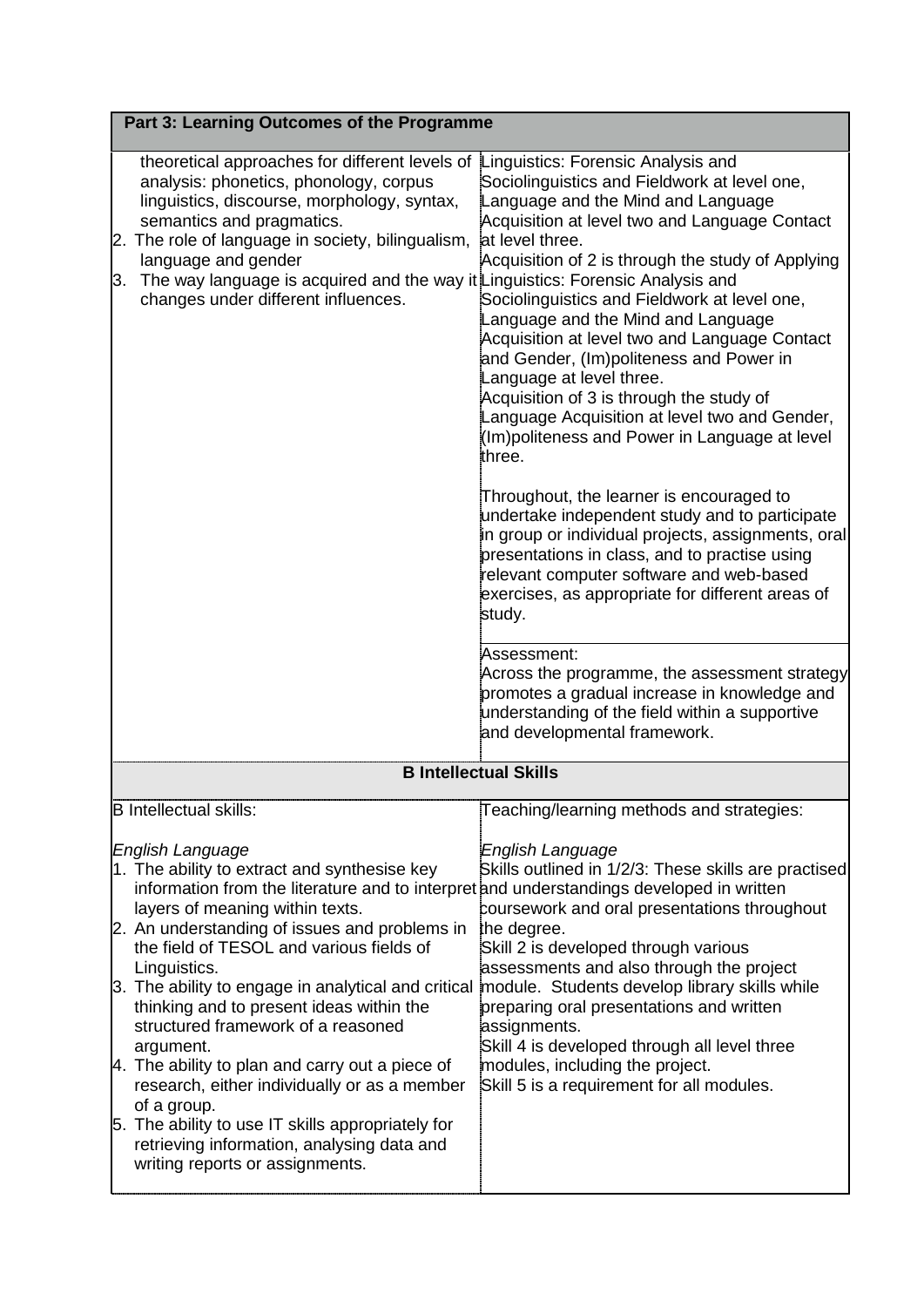| Part 3: Learning Outcomes of the Programme                                                                                                                                                                                                                                                                                                                                                                                                                                                                                                                                                                                                                                                                                                                                                                       |                                                                                                                                                                                                                                                                                                                                                                                                                                                                                                                                                                                                                                                              |  |  |  |  |
|------------------------------------------------------------------------------------------------------------------------------------------------------------------------------------------------------------------------------------------------------------------------------------------------------------------------------------------------------------------------------------------------------------------------------------------------------------------------------------------------------------------------------------------------------------------------------------------------------------------------------------------------------------------------------------------------------------------------------------------------------------------------------------------------------------------|--------------------------------------------------------------------------------------------------------------------------------------------------------------------------------------------------------------------------------------------------------------------------------------------------------------------------------------------------------------------------------------------------------------------------------------------------------------------------------------------------------------------------------------------------------------------------------------------------------------------------------------------------------------|--|--|--|--|
| Linguistics<br>In addition to the skills above:<br>1. An understanding of the relationship between Skill 1 appears in modules at levels one, two<br>data and theory, and the role of hypotheses<br>in testing theories.<br>2. The ability to use IT skills appropriately for<br>retrieving information, analysing data and<br>writing reports or assignments.                                                                                                                                                                                                                                                                                                                                                                                                                                                    | Linguistics<br>In addition to the methods and strategies above:<br>and three, but is trained in Research: Academic<br>and Professional and during the project in<br>particular.<br>Skill 2: Students are introduced to relevant<br>software for the analysis of texts and spoken<br>discourse.                                                                                                                                                                                                                                                                                                                                                               |  |  |  |  |
|                                                                                                                                                                                                                                                                                                                                                                                                                                                                                                                                                                                                                                                                                                                                                                                                                  | Assessment:<br>Across the programme, the assessment strategy<br>incorporates formative and summative tasks in<br>order that students are provided with indicators<br>on how to improve their intellectual skills further.                                                                                                                                                                                                                                                                                                                                                                                                                                    |  |  |  |  |
|                                                                                                                                                                                                                                                                                                                                                                                                                                                                                                                                                                                                                                                                                                                                                                                                                  | <b>C Subject, Professional and Practical Skills</b>                                                                                                                                                                                                                                                                                                                                                                                                                                                                                                                                                                                                          |  |  |  |  |
| C Subject, professional and practical skills:                                                                                                                                                                                                                                                                                                                                                                                                                                                                                                                                                                                                                                                                                                                                                                    | Teaching/learning methods and strategies:                                                                                                                                                                                                                                                                                                                                                                                                                                                                                                                                                                                                                    |  |  |  |  |
| English Language<br>1. Critically judging and evaluating the English<br>language in specific modes, genres and<br>contexts.<br>2. Acquiring complex information of diverse<br>kinds, from a variety of sources (library, www, the planning and completion of the project at<br>CD-roms, corpora, learners of English,<br>discussion with peers).<br>3. The ability to use and present material<br>clearly, and to reason and argue effectively,<br>both orally and in writing, using the<br>referencing.<br>4. Considering the ethical issues involved in<br>data collection, storage and usage.<br>5. Understanding better their own learning style,<br>personality and values in order to be in a<br>position to identify their own strengths and<br>weaknesses, and as a result possible<br>suitable careers. | English Language<br>Skills 1-4 are developed and practised through<br>analytical and problem-solving tasks based on a<br>variety of sources for formative and summative<br>assignments, presentations, exams and through<br>level 3.<br>Skill 5 is developed through modules focusing<br>on self awareness through academic content<br>(Visual Discourse and Narrative at level two and<br>Creative Writing and the Self at level three), and<br>appropriate register and style and with properat skills development relevant to specific careers<br>throughout various modules and in particular on<br>Research: Academic and Professional at level<br>two. |  |  |  |  |
| Linguistics<br>In addition to the skills above:<br>1. Critically judging and evaluating linguistic<br>evidence, especially in relation to the use of<br>language in specific modes and contexts.<br>2. Linguistic fieldwork: data collection and<br>analysis, as well as the presentation of the                                                                                                                                                                                                                                                                                                                                                                                                                                                                                                                 | Linguistics<br>In addition to the methods and strategies above:<br>These skills are practised through practical<br>analyses of oral and written data from a variety<br>of sources.<br>Skill 2 will be approached in the level 1 module<br>Sociolinguistics and Fieldwork.                                                                                                                                                                                                                                                                                                                                                                                    |  |  |  |  |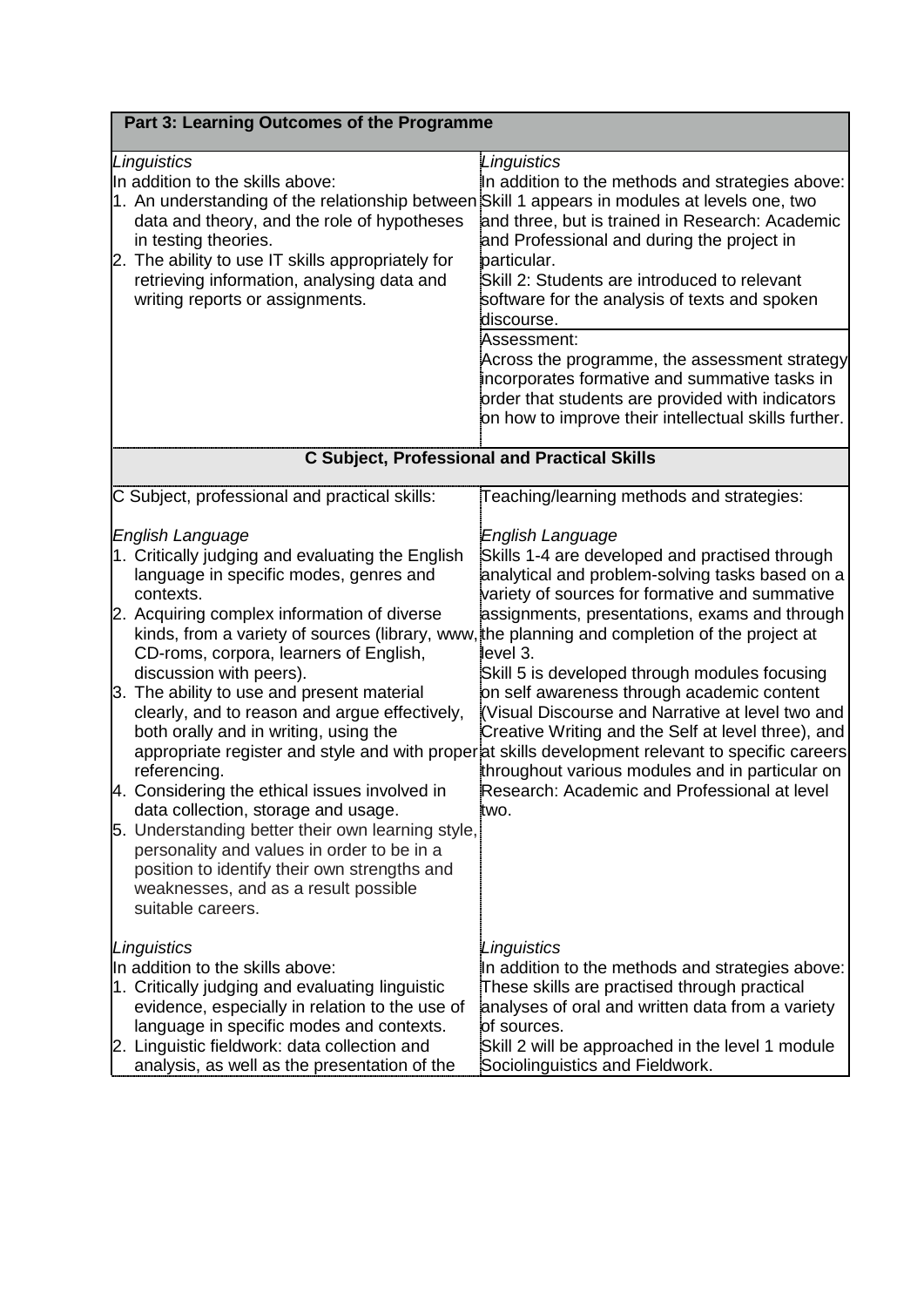|                                                                                                                                                                                                                                                                                                                                                                                                                   | Part 3: Learning Outcomes of the Programme                                                                                                                                                                                                                                                                                                                                                                                                                                                               |  |  |  |  |
|-------------------------------------------------------------------------------------------------------------------------------------------------------------------------------------------------------------------------------------------------------------------------------------------------------------------------------------------------------------------------------------------------------------------|----------------------------------------------------------------------------------------------------------------------------------------------------------------------------------------------------------------------------------------------------------------------------------------------------------------------------------------------------------------------------------------------------------------------------------------------------------------------------------------------------------|--|--|--|--|
| results.                                                                                                                                                                                                                                                                                                                                                                                                          | Assessment:<br>Across the programme, consideration is given<br>as to how students can develop their subject,<br>professional and practical skills. Where<br>possible, assessment is tied in with examples of<br>language in use, and all students build a<br>portfolio of career-oriented materials as part of<br>the level two module, Research: Academic and<br>Professional.                                                                                                                          |  |  |  |  |
| D Transferable Skills and Other Attributes                                                                                                                                                                                                                                                                                                                                                                        |                                                                                                                                                                                                                                                                                                                                                                                                                                                                                                          |  |  |  |  |
| D Transferable skills and other attributes:                                                                                                                                                                                                                                                                                                                                                                       | Teaching/learning methods and strategies:                                                                                                                                                                                                                                                                                                                                                                                                                                                                |  |  |  |  |
| English Language<br>1. Thinking and judging independently.<br>2. The ability to work autonomously under<br>pressure and to meet deadlines.<br>3. The ability to work co-operatively as a<br>constructive team member.<br>4. The ability to make competent use of a range them on time. Skill 3 is developed through<br>of information and communications<br>technology for gathering and managing<br>information. | English Language<br>Skill 1 is practised by independent reading,<br>discussions in seminars and workshops and the<br>preparation of coursework assignments. Skill 2<br>is fostered by the requirement to manage and<br>progress coursework assignments and to submit<br>teamwork in joint oral presentations. Skill 4 is<br>developed by the requirement to research<br>assignments using Web-based and other<br>electronic resources, and to submit all written<br>coursework in word-processed format. |  |  |  |  |
| Linguistics<br>As above.                                                                                                                                                                                                                                                                                                                                                                                          | Linguistics<br>As above.                                                                                                                                                                                                                                                                                                                                                                                                                                                                                 |  |  |  |  |
|                                                                                                                                                                                                                                                                                                                                                                                                                   | Assessment:<br>Across the programme there is a focus on<br>developing students' transferable skills, and the<br>assessment has as a requirement the ability to<br>think and judge independently as well as<br>working effectively as part of a team.                                                                                                                                                                                                                                                     |  |  |  |  |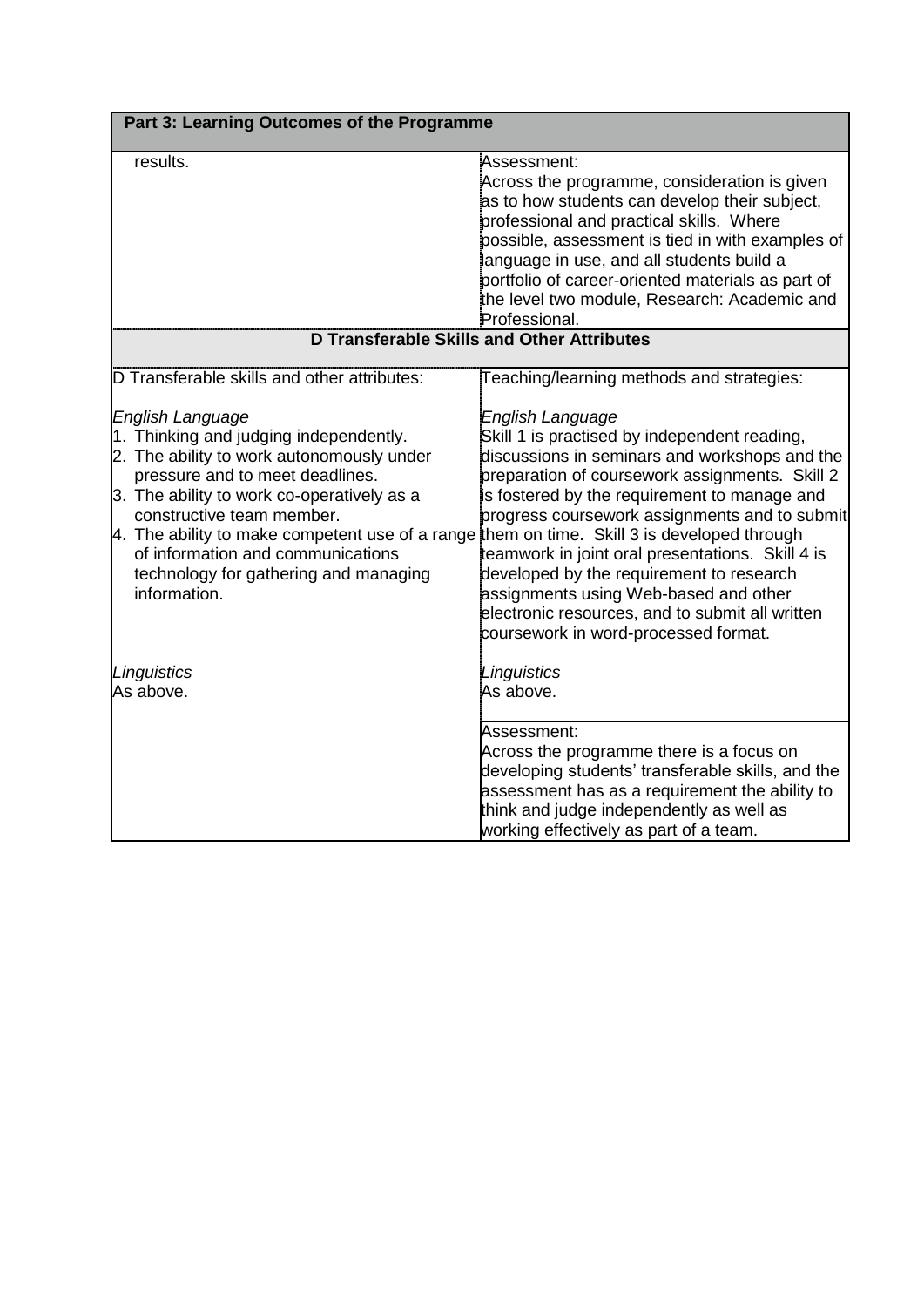## **Part 4: Programme Structure**

This structure diagram demonstrates the student journey from Entry through to Graduation for a typical **full time student**, including: level and credit requirements interim award requirements module diet, including compulsory and optional modules

| <b>ENTRY</b> | Year <sub>1</sub> | <b>Compulsory Modules</b><br><b>English Language</b><br>UPNQ4H-30-1 English:<br>Past, Present and<br>Future<br>UPNQ4J-30-1 Meaning:<br>Style and Discourse<br><b>Linguistics</b><br>UPNQ4L-30-1 Applying<br>Linguistics: Forensic<br>Analysis<br><b>UPNQ4K-30-1</b><br>Sociolinguistics and<br><b>Fieldwork</b>                | <b>Optional Modules</b> | <b>Interim Awards</b><br>Cert HE English Language<br>and Linguistics |  |
|--------------|-------------------|--------------------------------------------------------------------------------------------------------------------------------------------------------------------------------------------------------------------------------------------------------------------------------------------------------------------------------|-------------------------|----------------------------------------------------------------------|--|
|              | Year <sub>2</sub> | <b>Compulsory Modules</b><br><b>English Language</b><br>UPNQ75-30-2 Words in<br>Context<br><b>UPLQ78-30-2</b><br>Intercultural<br>Communication and<br>Introduction to TESOL<br><b>Linguistics</b><br>UPNQ67-30-2<br>Foundations in<br>Linguistics<br><b>UPNQ68-30-2</b><br>Research Methods and<br>the History of Linguistics | <b>Optional Modules</b> | <b>Interim Awards</b><br>Dip HE English Language<br>and Linguistics  |  |
|              | Year Out:         |                                                                                                                                                                                                                                                                                                                                |                         |                                                                      |  |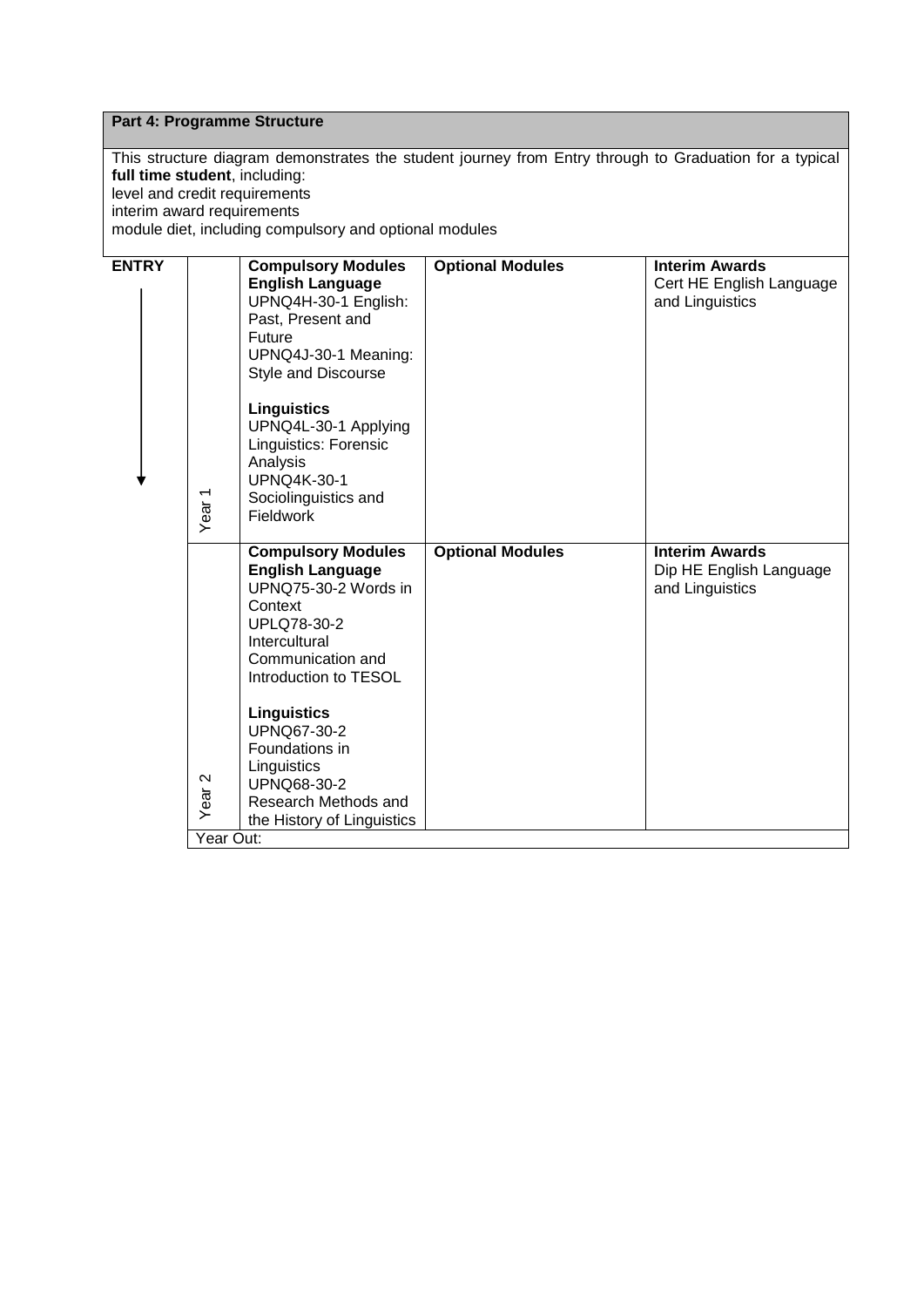|      | <b>Compulsory Modules</b> | <b>Optional Modules</b>      | <b>Awards</b>           |
|------|---------------------------|------------------------------|-------------------------|
|      |                           | 120 credits from:            | BA English Language and |
|      |                           | UPLQ9L-30-3 Teaching         | Linguistics             |
|      |                           | English to Speakers of Other |                         |
|      |                           | Languages                    |                         |
|      |                           | UPNQ9V-30-3 Creative         |                         |
|      |                           | Writing and the Self         |                         |
|      |                           | UPNQ9P-30-3 Critical         |                         |
|      |                           | <b>Discourse Analysis</b>    |                         |
|      |                           | UPNQ9T-30-3 The Other        |                         |
|      |                           | Languages of Bristol:        |                         |
|      |                           | Sociolinguistics, Language   |                         |
|      |                           | Contact and Bilingualism     |                         |
|      |                           | UPNQ9N-30-3 The Cultural     |                         |
|      |                           | History of the English       |                         |
|      |                           | Language                     |                         |
|      |                           | UPNQ9W-30-3 Gender,          |                         |
|      |                           | (Im)politeness and Power in  |                         |
|      |                           | Language                     |                         |
| ო    |                           | UPNQ97-30-3 Linguistics      |                         |
|      |                           | Project                      |                         |
| Year |                           | UPNQ9R-30-3 English          |                         |
|      |                           | Language Project             |                         |

#### **GRADUATION**

#### **NB: For part time mode of delivery provide a diagram to demonstrate the student journey from entry to graduation for a typical part time student**

There is nothing in the programme design which means that the modules cannot be spread out so that a part-time student takes one module per year from English Language and one from Linguistics. However, it would be preferable at level two to take Visual Discourse and Narrative in advance of Research: Academic and Professional so that the following year the student could carry out their project if desired having just completed the relevant research training. The ideal part-time student journey would therefore be as follows:

Year 1 UPNQ4J-30-1 Meaning: Style and Discourse UPNQ4L-30-1 Applying Linguistics: Forensic Analysis Year 2 UPNQ4H-30-1 English: Past, Present and Future UPNQ4K-30-1 Sociolinguistics and Fieldwork Year 3 UPNQ75-30-2 Words in Context UPNQ67-30-2 Foundations in Linguistics Year 4 UPLQ78-30-2 Intercultural Communication and Introduction to TESOL UPNQ68-30-2 Research Methods and the History of Linguistics Year 5 UPNQ97-30-3 Linguistics Project or UPNQ9R-30-3 English Language Project (if desired) One other option Year 6 Two options

#### **Part 5: Entry Requirements**

The University's Standard Entry Requirements apply.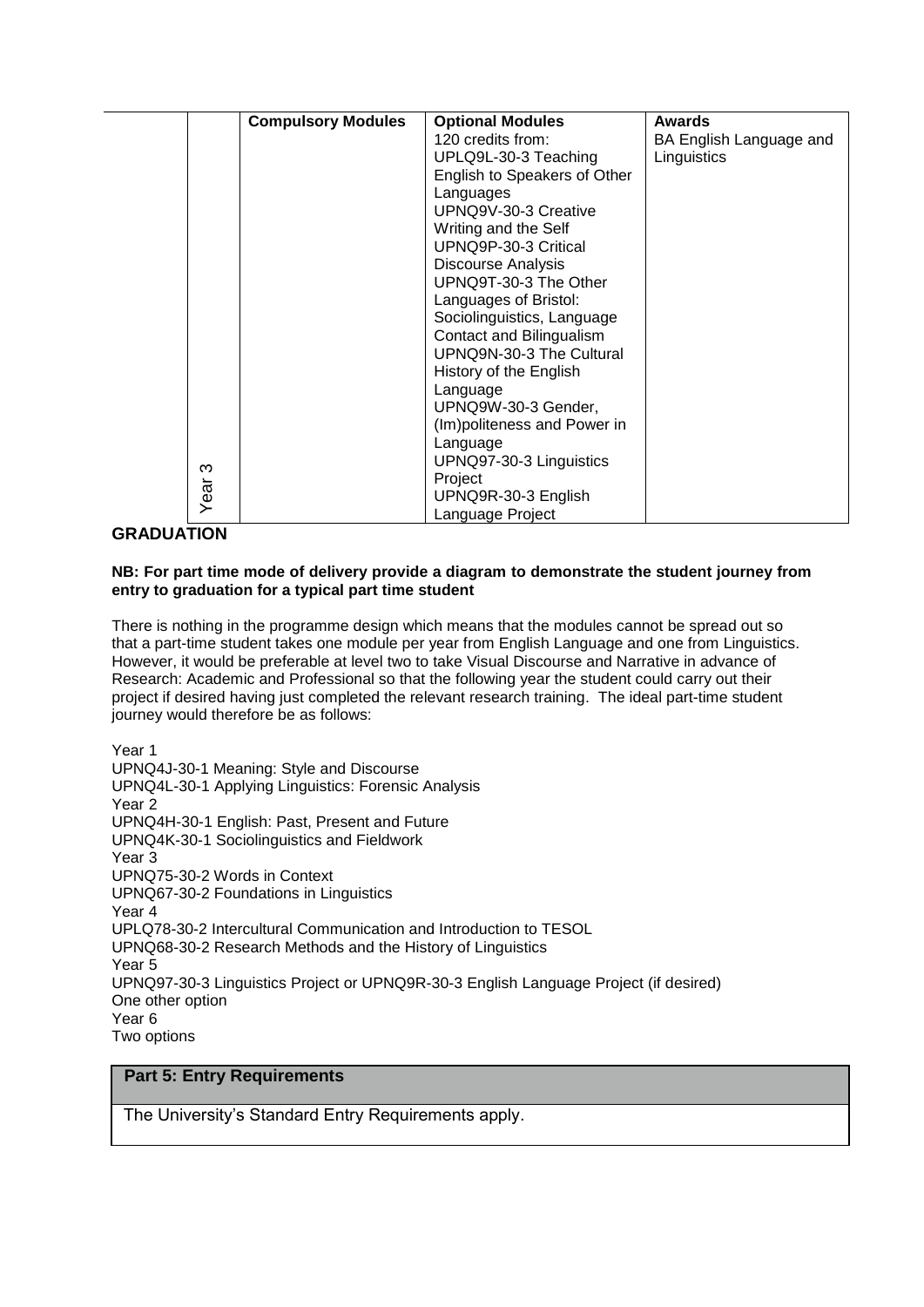#### **Part 6: Assessment**

Approved to University Regulations and Procedures

#### **Assessment Map**

The programme encompasses a range of **assessment methods** including written exams, oral presentations, written assignments, online assessment, portfolios and dissertations. These are detailed in the following assessment map:

#### **Assessment Map for English Language and Linguistics**

|                                                |                                                                                     | Type of Assessment* |                                        |                    |                          |              |           |
|------------------------------------------------|-------------------------------------------------------------------------------------|---------------------|----------------------------------------|--------------------|--------------------------|--------------|-----------|
|                                                |                                                                                     | Unseen Written Exam | Oral Assessment and/or<br>Presentation | Written Assignment | <b>Online Assessment</b> | Dissertation | Portfolio |
| <b>Compulsory</b><br><b>Modules</b><br>Level 1 | <b>Module No</b><br>UPNQ4H-30-1<br>English: Past,<br>Present and<br>Future          | A<br>(40)           |                                        | B<br>(42)          | B<br>(18)                |              |           |
|                                                | <b>Module No</b><br>UPNQ4J-30-1<br>Meaning: Style<br>and Discourse                  | A<br>(25)           | A<br>(25)                              | B<br>(50)          |                          |              |           |
|                                                | <b>Module No</b><br>UPNQ4L-30-1<br>Applying<br>Linguistics:<br>Forensic<br>Analysis | A<br>(40)           | A<br>(10)                              | B<br>(50)          |                          |              |           |
|                                                | <b>Module No</b><br><b>UPNQ4K-30-1</b><br>Sociolinguistics<br>and Fieldwork         | A<br>(48)           | A<br>(12)                              | в<br>(40)          |                          |              |           |

\*Assessment should be shown in terms of either Written Exams, Practical exams, or Coursework as indicated by the colour coding above.

### **Part 7: Student Learning**

#### **Teaching, learning and assessment strategies to enable learning outcomes to be achieved and demonstrated**

At UWE, Bristol there is a policy for a minimum average requirement of 12 hours/week contact time over the course of the full undergraduate programme. This contact time encompasses a range of face to face activities as described below. In addition a range of other learning activities will be embedded within the programme which, together with the contact time, will enable learning outcomes to be achieved and demonstrated.

On the English Language and Linguistics programme teaching is a mix of scheduled and